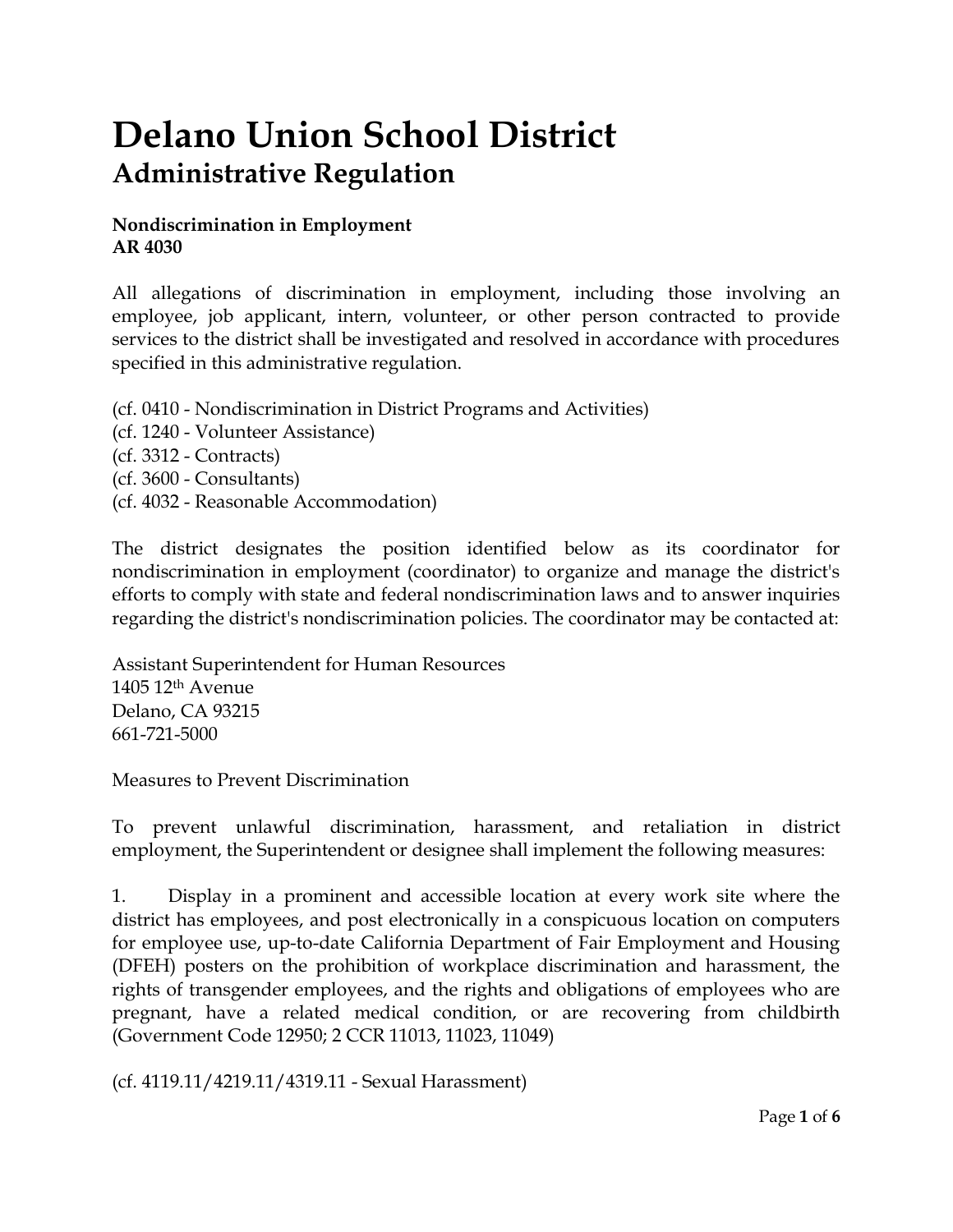(cf. 4161.8/4261.8/4361.8 - Family Care and Medical Leave)

2. Publicize the district's nondiscrimination policy and regulation, including the complaint procedures and the coordinator's contact information, by: (5 CCR 4960; 34 CFR 100.6, 106.9)

a. Including them in each announcement, bulletin, or application form that is used in employee recruitment

b. Posting them in all district schools and offices, including staff lounges and other prominent locations

c. Posting them on the district's web site and providing easy access to them through district-supported social media, when available

(cf. 1113 - District and School Web Sites) (cf. 1114 - District-Sponsored Social Media) (cf. 4111/4211/4311 - Recruitment and Selection)

3. Disseminate the district's nondiscrimination policy and administrative regulation to all employees by one or more of the following methods: (2 CCR 11023)

a. Printing and providing a copy to all employees, with an acknowledgment form for each employee to sign and return

b. Sending a copy via email with an acknowledgment return form

c. Posting a copy on the district intranet with a tracking system ensuring all employees have read and acknowledged receipt of the policies

d. Discussing the policy and regulation with employees upon hire and/or during a new hire orientation session

e. Any other way that ensures employees receive and understand the policy

(cf. 4112.9/4212.9/4312.9 - Employee Notifications)

4. Provide to employees a handbook which contains information that clearly describes the district's nondiscrimination policy, procedures for filing a complaint, and resources available to employees who believe they have been the victim of any discriminatory or harassing behavior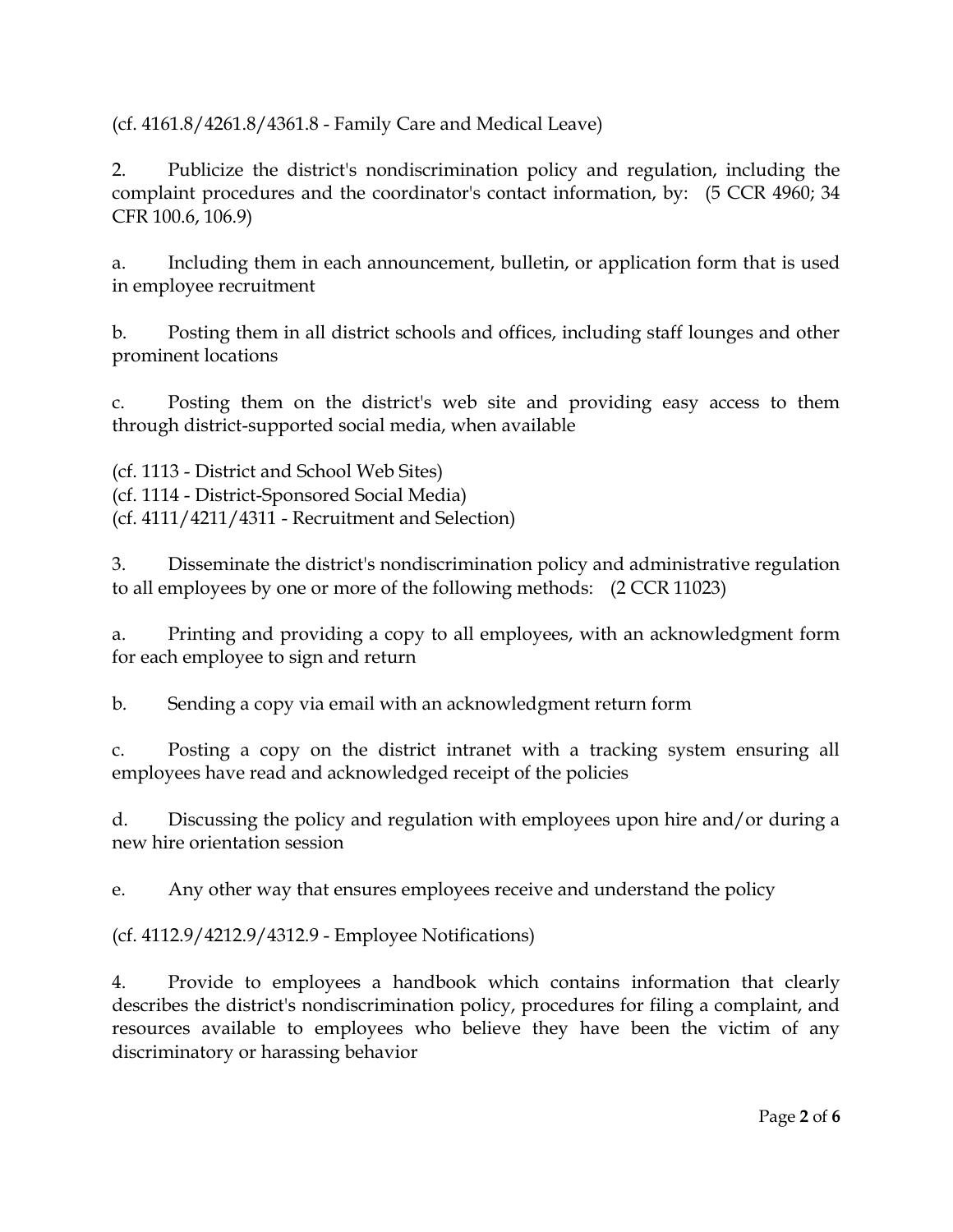5. Provide training regarding the district's nondiscrimination policy, including what constitutes unlawful discrimination, harassment, and retaliation and how and to whom a report of an incident should be made

The district may also provide bystander intervention training to employees which includes information and practical guidance on how to recognize potentially problematic behaviors and which may motivate them to take action when they observe such behaviors. The training and education may include exercises to provide employees with the skills and confidence to intervene as appropriate and to provide them with resources they can call upon that support their intervention. (Government Code 12950.2)

(cf. 4131/4231/4331 - Staff Development)

6. Periodically review the district's recruitment, hiring, and promotion processes and regularly monitor the terms, conditions, and privileges of employment to ensure district compliance with law

7. For any district facility where 10 percent of employees have a language other than English as their spoken language, translate the policy into every language spoken by at least 10 percent of the workforce (2 CCR 11023)

Complaint Procedure

Complaints of sexual harassment shall be investigated and resolved in accordance with AR 4119.12/4219.12/4319.12 - Title IX Sexual Harassment Complaint Procedures if the alleged conduct meets the definition of sexual harassment pursuant to 34 CFR 106.30.

Any other complaint alleging unlawful discrimination or harassment shall be addressed in accordance with the following procedures:

1. Notice and Receipt of Complaint: A complainant may inform a direct supervisor, another supervisor, the coordinator, the Superintendent or, if available, a complaint hotline or an ombudsman. The complainant's direct supervisor may be bypassed in filing a complaint when the supervisor is the subject of the complaint.

The complainant may first attempt to resolve the situation informally with the complainant's supervisor before filing a written complaint.

A supervisor or manager who has received information about an incident of discrimination or harassment, or has observed such an incident, shall report it to the coordinator, whether or not the complainant files a written complaint.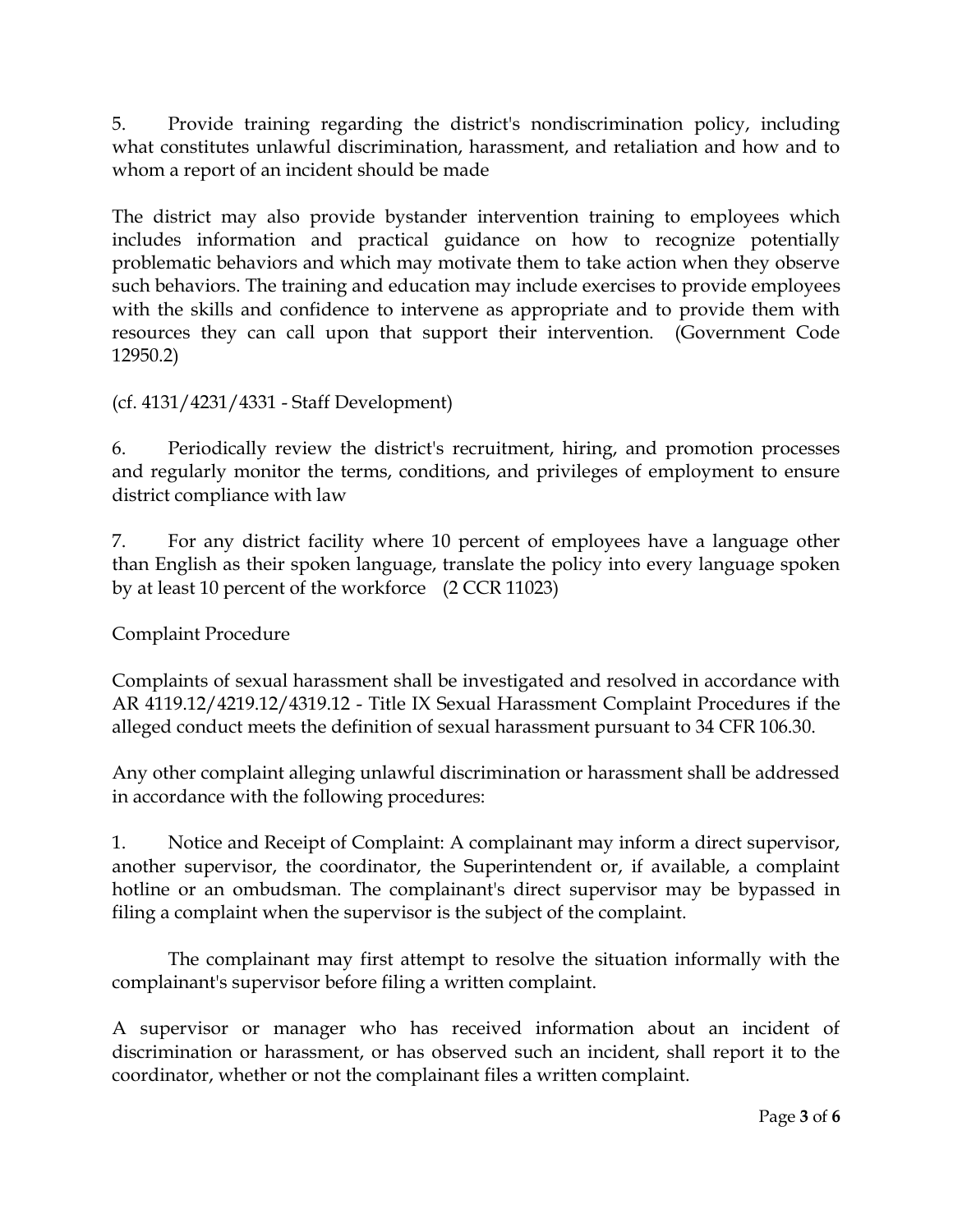The written complaint should contain the complainant's name, the name of the individual who allegedly committed the act, a description of the incident, the date and location where the incident occurred, any witnesses who may have relevant information, any available evidence of the discrimination or harassment, and any other pertinent information which may assist in investigating and resolving the complaint.

2. Investigation Process: The coordinator shall initiate an impartial investigation of an allegation of discrimination or harassment within five business days of receiving notice of the alleged discriminatory or harassing behavior, regardless of whether a written complaint has been filed or whether the written complaint is complete.

The coordinator shall meet with the complainant to describe the district's complaint procedure and discuss the actions being sought by the complainant in response to the allegation. The coordinator shall inform the complainant that the investigation of the allegations will be fair, timely, and thorough and will be conducted in a manner that provides all parties due process and reaches reasonable conclusions based on the evidence collected. The coordinator shall also inform the parties that the investigation will be kept confidential to the extent possible, but that some information may be disclosed as necessary to conduct an effective investigation.

(cf. 3580 - District Records) (cf. 4112.6/4212.6/4312.6 - Personnel Files) (cf. 4119.23/4219.23/4319.23 - Unauthorized Release of Confidential/Privileged Information)

If the coordinator determines that a detailed fact-finding investigation is necessary, the investigation shall begin immediately. As part of this investigation, the coordinator should interview the complainant, the person accused, and other persons who could be expected to have relevant information.

The coordinator shall track and document the progress of the investigation to ensure reasonable progress and shall inform the parties as necessary.

When necessary to carry out the investigation or to protect employee safety, the coordinator may discuss the complaint with the Superintendent or designee, district legal counsel, or the district's risk manager.

The coordinator shall also determine whether interim measures, such as scheduling changes, transfers, or leaves, need to be taken before the investigation is completed in order to prevent further incidents. The coordinator shall ensure that such interim measures do not constitute retaliation.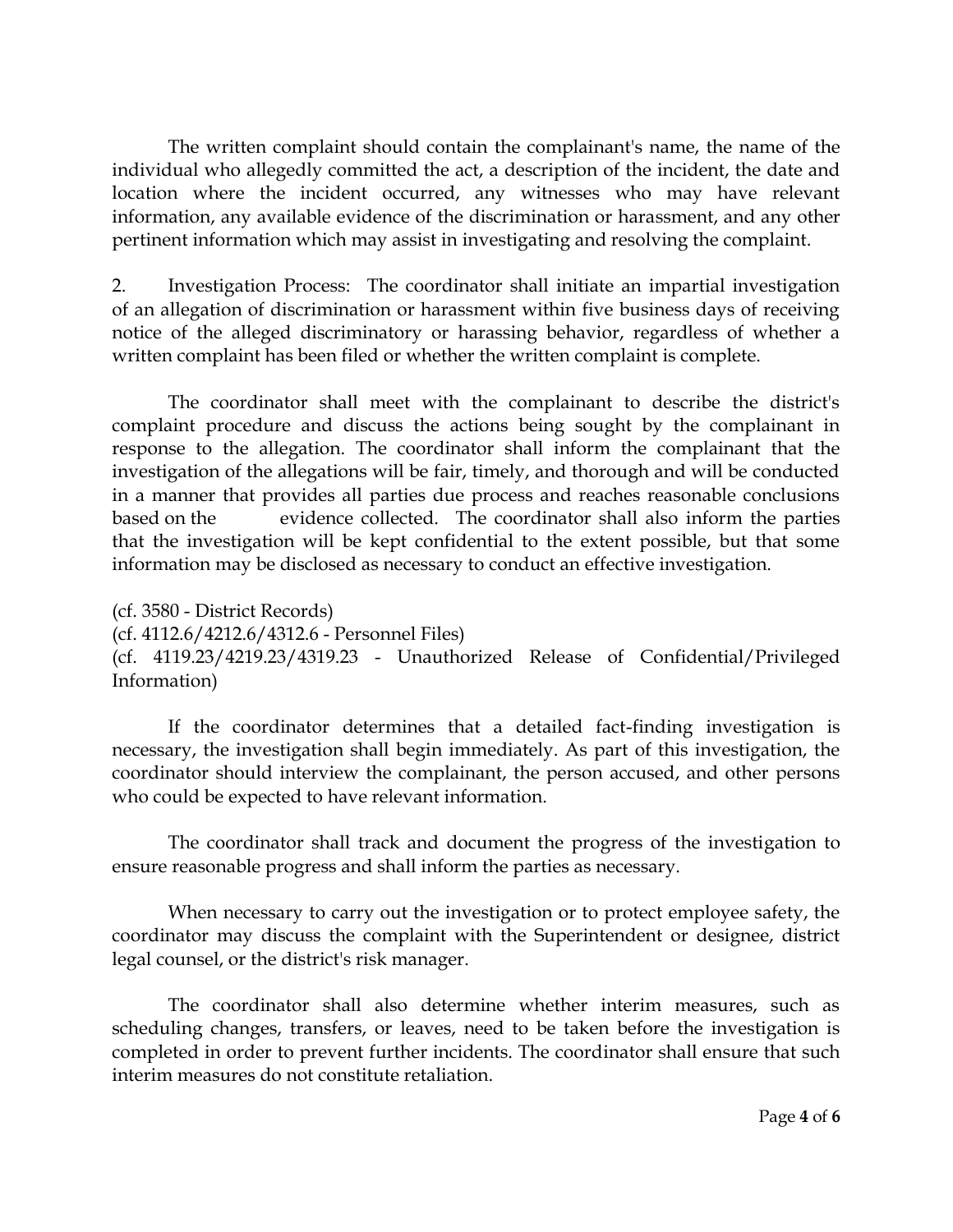3. Written Report on Findings and Remedial/Corrective Action: No more than 20 business days after receiving the complaint, the coordinator shall conclude the investigation and prepare a written report of the findings. This timeline may be extended for good cause. If an extension is needed, the coordinator shall notify the parties and explain the reasons for the extension.

The report shall include the decision and the reasons for the decision and shall summarize the steps taken during the investigation. If a determination has been made that discrimination or harassment occurred, the report shall also include any corrective action(s) that have been or will be taken to address the behavior, provide appropriate options for remedial actions and resolutions for the complainant, and ensure that retaliation or further discrimination or harassment is prevented. The report shall be presented to the Superintendent or designee.

A summary of the findings shall be presented to the complainant and the person accused.

4. Appeal to the Governing Board: The complainant or the person accused may appeal any findings to the Board within 10 business days of receiving the written report of the coordinator's findings. The Superintendent or designee shall provide the Board with all information presented during the investigation. Upon receiving an appeal, the Board shall schedule a hearing as soon as practicable. Any complaint against a district employee shall be addressed in closed session in accordance with law. The Board shall render its decision within 10 business days.

(cf. 1312.1 - Complaints Concerning District Employees) (cf. 9321 - Closed Session)

Other Remedies

In addition to filing a discrimination or harassment complaint with the district, a person may file a complaint with either DFEH or the Equal Employment Opportunity Commission (EEOC). The time limits for filing such complaints are as follows:

1. For filing a complaint with DFEH alleging a violation of Government Code 12940-12952, within three years of the alleged discriminatory act(s), unless an exception exists pursuant to Government Code 12960 (Government Code 12960)

2. For filing a complaint with EEOC, within 180 days of the alleged discriminatory act(s) (42 USC 2000e-5)